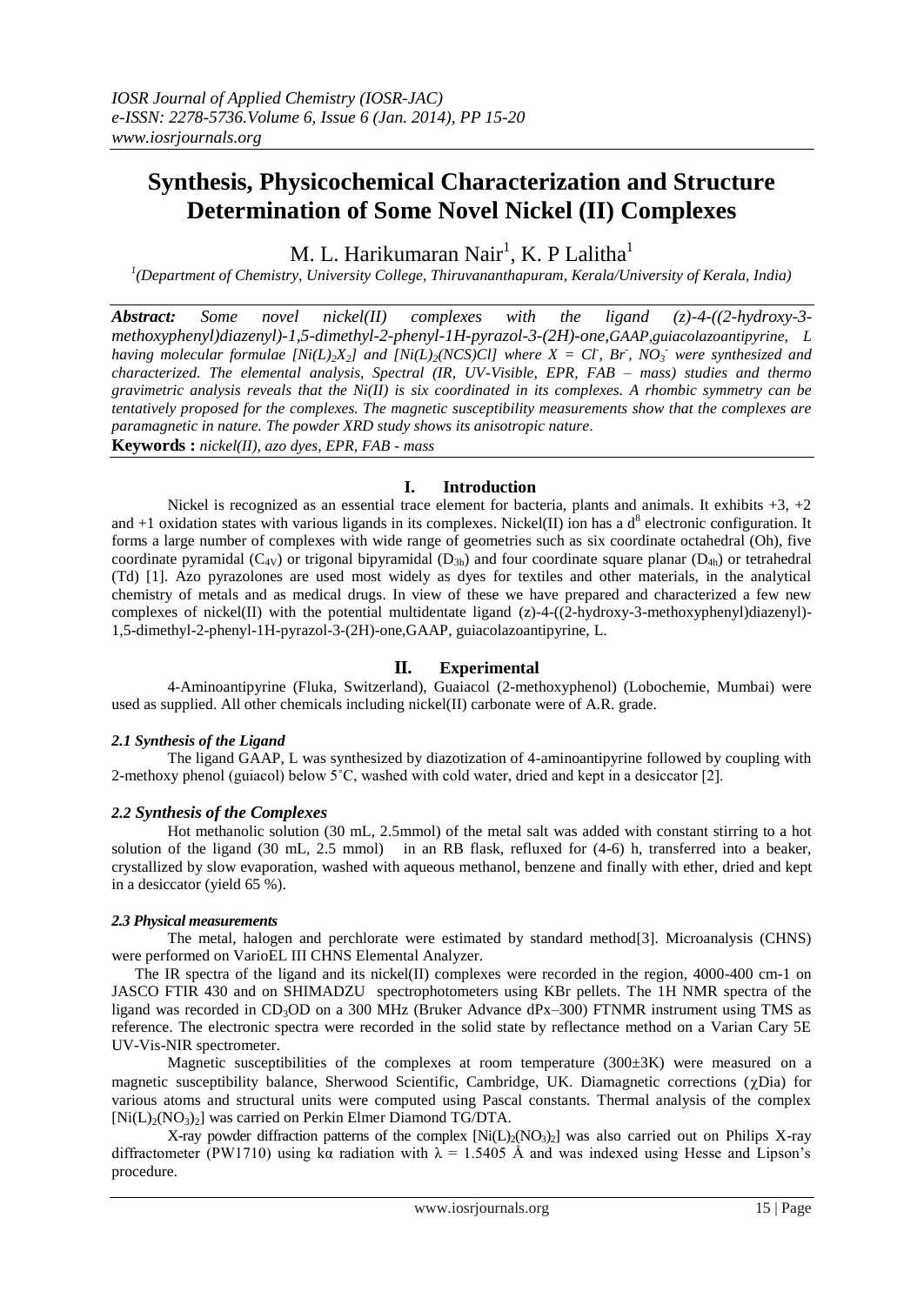The X-band EPR spectrum of the complexes in the polycrystalline state and in DMSO was studied at room temperature at 9.1 GHz microwave frequency using TCNE (g = 2.0027) as standard on Varian E- 112.

## **III. Results And Discussion**

### *3.1. Analytical measurements and magnetic susceptibilities*

All the complexes are dark colored, non-hygroscopic solids and nonelectrolytes (Table 1) [4]. They are soluble in nitrobenzene and acetonitrile and sparingly soluble in other organic solvents.

| <b>TABLE 1.</b> Analytical and Physical Data of GAAP, L and Ni(II) Complexes |              |                                     |                      |              |                |                          |                                                    |                        |  |
|------------------------------------------------------------------------------|--------------|-------------------------------------|----------------------|--------------|----------------|--------------------------|----------------------------------------------------|------------------------|--|
| <b>Ligand</b> /Complex                                                       |              | Analytical data (%): Found (calcd.) | Molar conductance in |              |                |                          |                                                    |                        |  |
|                                                                              | <b>Metal</b> | Cl/Br                               | $\mathbf C$          | H            | N              | S                        | Nitrobenzene $\Omega^1$ cm <sup>2</sup><br>$mol-1$ | $\mu_{\rm eff}$<br>μВ. |  |
| GAAP, L                                                                      |              |                                     | 63.6<br>(63.9)       | 5.3<br>(5.3) | 16.5<br>(16.5) |                          | $\overline{\phantom{0}}$                           |                        |  |
| [Ni(L),Cl <sub>2</sub> ]                                                     | 7.1<br>(7.2) | 8.8<br>(8.8)                        | 53.6<br>(53.8)       | 4.4<br>(4.4) | 13.8<br>(13.9) | $\overline{\phantom{a}}$ | 1.1                                                | 3.4                    |  |
| $[Ni(L)_{2}(NCS)Cl]$                                                         | 6.9<br>(7.0) | 41<br>(4.2)<br>$\theta$             | 53.6<br>(53.8)       | 4.3<br>(4.3) | 15.3<br>(15.2) | 6.9<br>(6.8)             | 1.5                                                | 3.4                    |  |
| [Ni(L) <sub>2</sub> (Br <sub>2</sub> ]                                       | 6.5<br>(6.5) | 17.7<br>(17.8)                      | 48.0<br>(48.2)       | 4.1<br>(4.0) | 12.6<br>(12.5) | $\overline{\phantom{a}}$ | 1.5                                                | 3.4                    |  |
| $[Ni(L)_{2}(NO_{3})_{2}]$                                                    | 6.7<br>(6.8) |                                     | 50.2<br>(50.3)       | 4.1<br>(4.1) | 16.4<br>(16.3) |                          | 1.3                                                | 3.4                    |  |

The magnetic susceptibility measurement shows that the magnetic moments of the complexes are much greater than that of the pure octahedral complexes may be due to spin orbit coupling confirming that they are paramagnetic[5] and distortion from octahedral geometry. Diamagnetic corrections[6],  $\chi_{\text{Dia}}$  were computed using Pascal's constants ( $\chi_{\text{Dia}}$  = -12.8 x10<sup>-6</sup> C.G.S. units for Ni<sup>2+</sup>).

## *3.2.Spectral Characterization*

#### *3.2.1. The <sup>1</sup>H NMR spectrum*

The <sup>1</sup>H NMR spectrum of the ligand GAAP, L shows three singlets[7] at  $\delta$  (2.7 -2.98) ppm,  $\delta$  (3.05-3.39) ppm and  $\delta$  (3.83 - 3.91) ppm corresponds to methyl protons of  $\epsilon$ C-CH<sub>3</sub>,  $\epsilon$ N-CH<sub>3</sub> and –OCH<sub>3</sub> respectively. The signal due to five aromatic protons of the antipyrine phenyl ring appear as multiplet between  $\delta$ (7.38-7.59) ppm and those due to protons of phenyl ring of phenol moiety are observed as multiplet between  $\delta$ (6.85-6.88) ppm. The signal due to phenolic -OH proton appears as a hump[7] at  $\delta$  5.56 ppm.

#### *3.2.2 Infra Red spectrum*

The infra-red spectrum of the ligand possess a broad band of medium intensity  $\sim 3103$  cm<sup>-1</sup> is assignable to hydrogen bonded  $-OH$  group[8]. This band is replaced by a new band  $\sim 3400 \text{ cm}^{-1}$  indicating the non-participation of the –OH group in the complex formation[9]. The  $C = O$  stretching frequency occurring at 1637 cm<sup>-1</sup> in the spectrum of the ligand shows a downward shift to  $(1612 - 1568)$  cm<sup>-1</sup> in all the complexes showing the evidence of participation of  $C = O$  group in complexation[10]. Similarly a band of medium intensity observed ~ 1458 cm<sup>-1</sup> in the spectrum of the ligand shows a red shift to ~ (1427 – 1419) cm<sup>-1</sup> in the spectra of all the complexes is suggesting the participation of azo group in coordination[11] with the metal ion. The evidences suggest the neutral bidentate nature of the ligand in all the complexes.

The nitrato complex shows bands at 1505 cm<sup>-1</sup>, 1388 cm<sup>-1</sup> and 1024 cm<sup>-1</sup> assignable to  $v_4$ ,  $v_1$  and  $v_2$  modes respectively of unidentately coordinated nitrate[12] group. The N- coordinated nature of the thiocyanate group in its complex is indicated by  $v_{\text{C-N}}$  (~2061 cm<sup>-1</sup>),  $v_{\text{C-S}}$  (~765 cm<sup>-1</sup>) and  $\delta_{\text{NCS}}$  (~470cm<sup>-1</sup>).

#### *3.2.3 Electronic Spectra*

The electronic spectrum of the ligand shows an intense band at 380 nm is attributed to  $n \rightarrow \pi^*$ transition. The electronic spectra of the present complexes are similar and characterized by absorption band  $\sim$ 380 nm and ~ 600 nm is characteristics of square planar complexes. This may be [13] attributed to  $a_{1g} \rightarrow b_{1g}$ and  $b_{2g} \rightarrow b_{1g}$  transitions.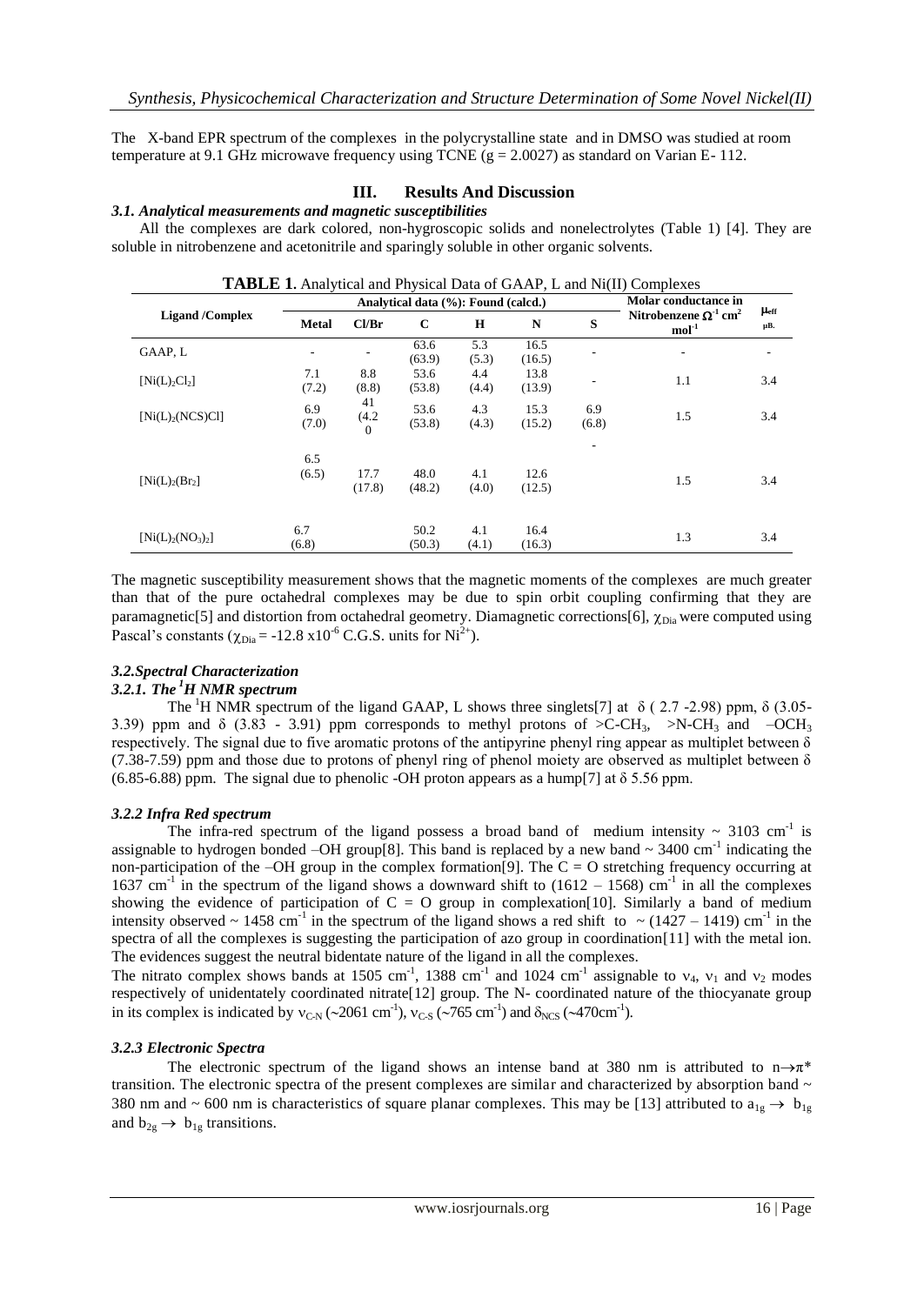#### *3.2.4 EPR Spectra of Complexes*

The X- band EPR spectrum [14] of the complex  $[Ni(L)<sub>2</sub>Br<sub>2</sub>]$  in the polycrystalline state at room temperature (Fig. 1) and also that of liquid nitrogen temperature exhibited a single and very broad line and the peak from TCNE (which is the standard) is completely masking and the g value may be 2.005 indicating highly distorted octahedral system. The X- band EPR spectrum [14] of the complex [Ni(L)<sub>2</sub>(NCS)Cl] in DMSO at liquid nitrogen temperature (Fig. 2) reveals that this is Ni(II)  $d^8$  system which has square planar structure which is very much distorted from octahedral symmetry. Along with this there is strong spin orbit coupling and zero field splitting which results in the charge deviation of the g - value, 4.230 from the free electron value g - value of 2.002316. Also it is possible that the nickel(II) complex is in the rhombic symmetry.



**Fig.1.** The EPR Spectrum of  $[Ni(L)<sub>2</sub>Br<sub>2</sub>]$ 

#### *3.2.4. FAB – mass Spectrum*

The molecular ion peak at m/z = 806.59 is absent in the spectrum of  $[Ni(L)_2Cl_2]$  (Fig. 3), instead the ion peak at m/z = 736.6,  $[(C_{18}H_{18}N_4O_3)_2Ni]^+$ , (obtained after the removal of two chlorine atoms in conformity with TG (Fig. 4). The absence of molecular ion peak at  $m/z = 806.59$  may due to its highly distorted six coordinated structure. The other important peaks are due to [15]the formation of  $m/z = 381.49$ ,  $[(C_{17}H_{15}N_4O_3)$ Ni]<sup>+</sup>, the base peak; m/z = 411.69, for  $[(C_{18}H_{18}N_4O_3)$  NiN]<sup>+</sup>; m/z = 395.62, for  $[(C_{18}H_{15}N_4O_3)$  NiN]<sup>+</sup>; m/z = 197.36, for  $[(C_5H_6N_4O_3)$  Ni]<sup>+</sup>; m/z = 181.34, for  $[(C_4H_3N_4O_3)$  Ni]<sup>+</sup> and m/z = 109.24, for  $[(C_2N_2)$  Ni]<sup>+</sup>. The other important peaks are due to the formation of various radicals such as  $(C_7H_7O_2^{\bullet})$ ,  $(m/z=123)$ ;  $(C_{11}H_{11}N_4O\cdot)$ , (m/z=215);  $(C_{18}H_{18}N_4O_3\cdot)$ , (m/z=339);  $(C_6H_5N_2(CH_3)CO\cdot)$ , (m/z=149); and for (N·), (CH<sub>3</sub>·),  $(C_6H_4O\cdot)$ ,  $(C_6H_5\cdot)$ , and  $(N_2CO\cdot)$ .

#### *3.3. Thermo gravimetric Analysis*

Thermal behavior of the complex  $[Ni(L)_{2}(NO_{3})_{2}]$  was studied by TGA in air at a heating rate of 10° Kmin<sup>-1</sup> in conjunction with DTG (Fig. 5). The complex undergoes a three stages[16] decomposition as indicated by DTG peaks at 508 K, 643 K and 688 K.

 The TG curve shows a second plateau after 733 K. This indicates completion of the decomposition[17]. The first stage of decomposition initiates at 373 K and occurs at (393 K- 513 K) is due to the mass loss of two nitrate moiety, making mass loss of 14.43 %. The decomposition continues with a gradual decrease in weight and at (518K – 663 K) with a mass loss of 43.48 % is due to the mass loss of one ligand moiety and a part of the second ligand moiety. The third stage of decomposition occurs at (668 K - 698 K) is due to the mass loss of the remaining part of the ligand moiety, making a mass loss of 35.30% and it is finally undergone oxidative decomposition[18] to NiO. The residual mass is about 8.66 % (theoretical – 8.69%) which has been assigned to the oxidative decomposition to give NiO as the ultimate residue.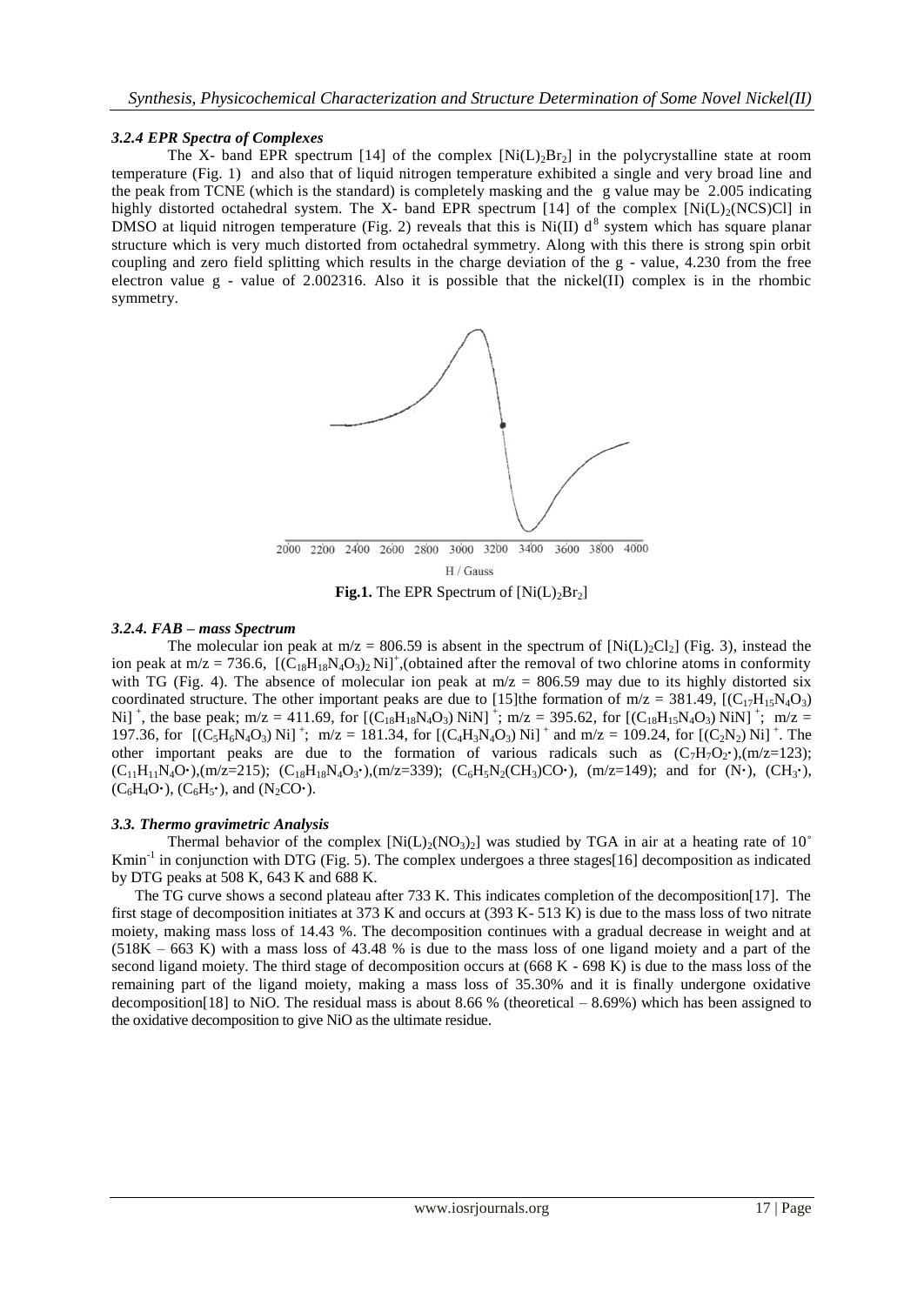

**Fig. 2.** The EPR Spectrum of  $[Ni(L)<sub>2</sub>(NCS)Cl]$ 

| <b>TABLE 2.</b> Decomposition parameters of $[Ni(L)2(NO3)2]$ |       |               |                                                  |                  |  |  |  |  |  |
|--------------------------------------------------------------|-------|---------------|--------------------------------------------------|------------------|--|--|--|--|--|
| Decomposition stages                                         | Order | Correlation   | $\Delta S$ (JK <sup>-1</sup> mol <sup>-1</sup> ) | $Ea(KJmol^{-1})$ |  |  |  |  |  |
|                                                              |       | coefficient ® |                                                  |                  |  |  |  |  |  |
| Stage 1                                                      |       | 0.9917        | $-17.6$                                          | 132.5            |  |  |  |  |  |
| Stage 2                                                      | 2.0   | 0.9972        | 237.6                                            | 319.2            |  |  |  |  |  |
| Stage 3                                                      | 2.0   | 0.9995        | 55.1                                             | 227.6            |  |  |  |  |  |

 The three decomposition stages obey Coats-Redfern equation [19]. The correlation coefficient R, entropy changes ∆S, activation energy Ea for the three stages of decomposition are given in (Table 2). The negative ∆S value -17.6 JK<sup>-1</sup>mol<sup>-1</sup> for the stage1 suggests the instability of the decomposition stage. The negative  $\Delta S$  value also indicates that the activated complex has more ordered structure than the reactants and the reactions are slower than the normal[20].



**Fig. 4.** TG & DTG curve  $[Ni(L)<sub>2</sub>(NO<sub>3</sub>)<sub>2</sub>]$ 

## *3.4 X- ray diffraction Studies*

X-ray powder diffraction patterns (Fig.5) of the complex [Ni (L)<sub>2</sub>(NO<sub>3</sub>)<sub>2</sub>] has been carried out using K $\alpha$  radiation with  $\lambda = 1.5405$  Å and was indexed using Hesse and Lipson's procedure[21]. The results show that the complex belongs to the orthorhombic crystal system having unit cell dimensions, a = 7.683 Å, b = 5.741 Å and c = 8.611Å.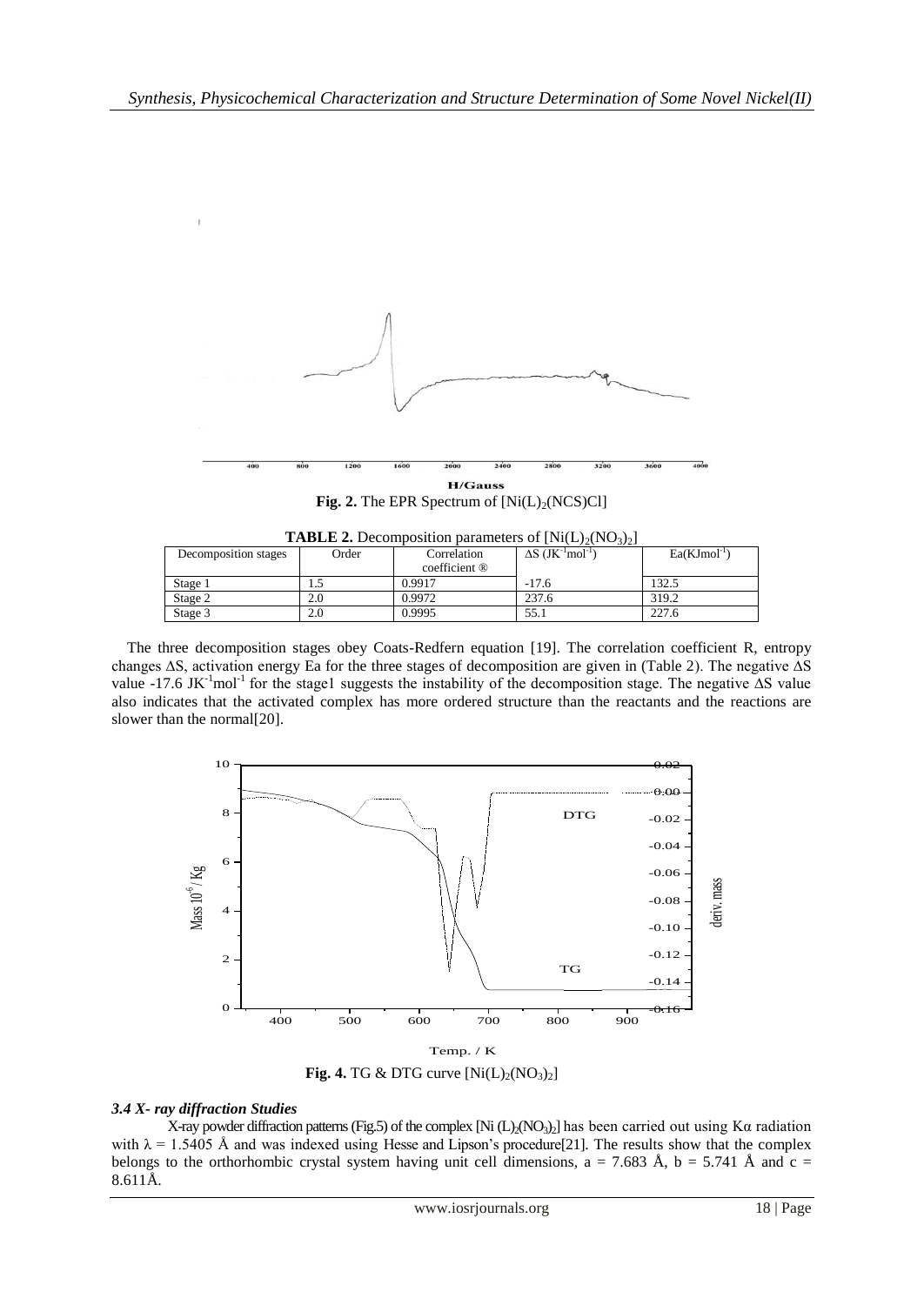

## **IV. Conclusion**

The ligand GAAP, L behaved as neutral bidentate in nature and nickel(II) with  $d^8$  system is having six coordination in its complexes which possess rhombic symmetry

## **Acknowledgements**

The authors are thankful to NIIST, Thiruvananthapuram, Kerala, India; SAIF, IIT, Chennai, India; SAIF, STIC, Cochin, Kerala, India; Dept. of Chemistry, University of Kerala, Thiruvananthapuram, Kerala, India for extending their facilities for conducting part of the studies.